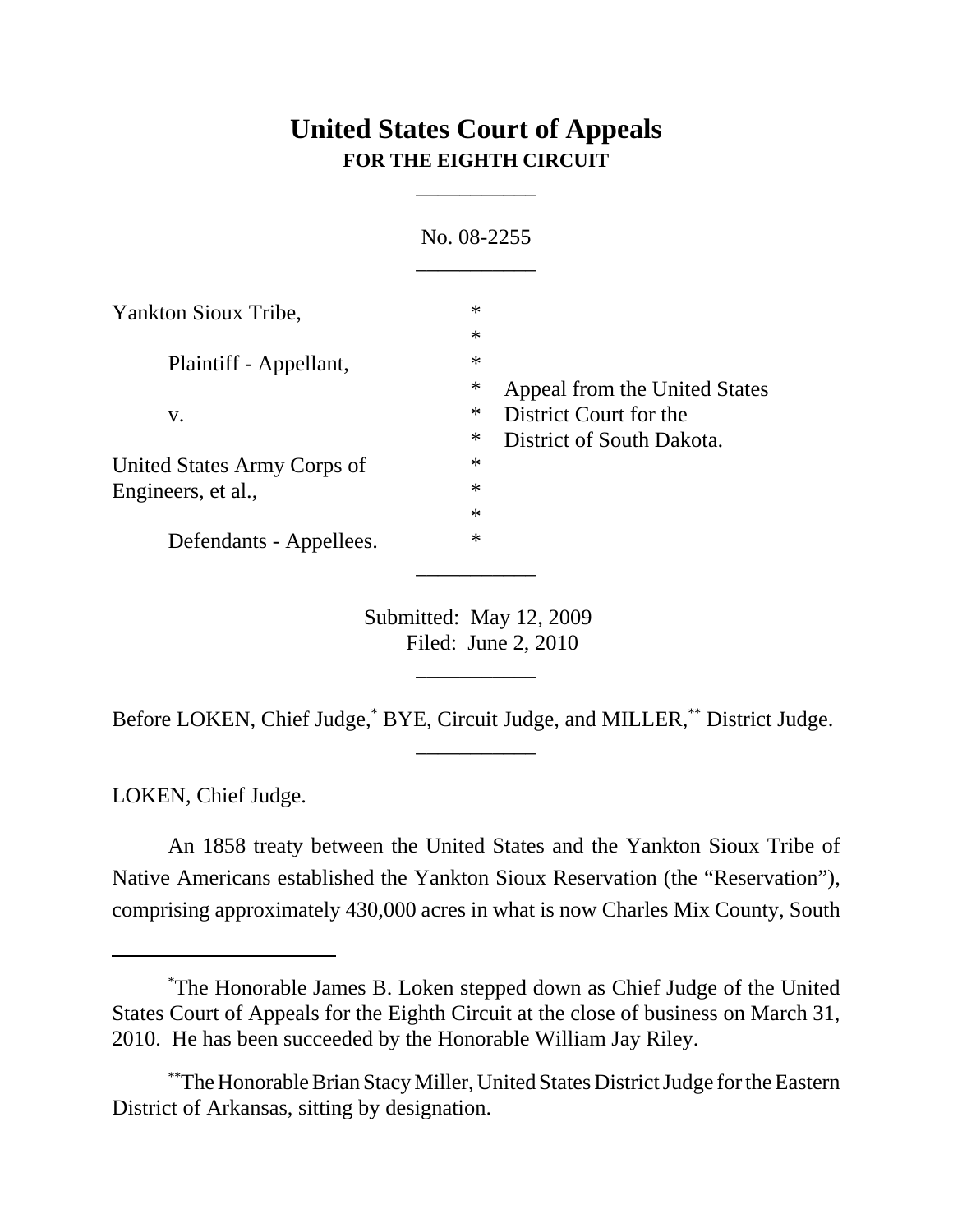Dakota, bounded on the south and west by the Missouri River. This appeal attacks the validity of land transfers by the U.S. Army Corps of Engineers to the State of South Dakota. It is resolved by our determination of the current boundaries of the Reservation. We deferred our ruling pending disposition of another appeal involving a different aspect of the long-standing dispute over the Reservation. We now follow our recent decision in Yankton Sioux Tribe v. Podhradsky, --- F.3d ---, 2010 WL 1791365 (8th Cir. May 6, 2010) (Podhradsky), and affirm.

## **I.**

Implementing the Dawes Act of 1887, federal agents "allotted" a substantial portion of the Reservation to individual tribal members in noncontiguous parcels. In 1892, federal Commissioners negotiated an agreement, ratified by Congress in 1894, whereby the Tribe ceded (transferred) 170,000 unallotted acres to the United States as surplus lands. Act of August 15, 1894, ch. 290, 28 Stat. 286 ("the 1894 Act"). As the 1892 agreement contemplated, the United States sold nearly all of the ceded lands, which were interspersed with allotted lands, to non-Indian settlers.

In South Dakota v. Yankton Sioux Tribe, 522 U.S. 329 (1998), the Supreme Court held that the Reservation was diminished by the lands ceded to the United States under the 1894 Act. However, the Court declined to determine whether Congress disestablished the Reservation altogether and remanded the case for further proceedings. Id. at 358. Since then, the remaining issues have been litigated in two separate lawsuits before District Judge Lawrence Piersol in the District of South Dakota and in multiple appeals to this court.

The lead case concerned the jurisdiction of the Tribe, the State of South Dakota, and the United States over non-ceded lands within the Reservation's original 1858 boundaries. Initially, we rejected the State's contention that the Reservation was disestablished by the 1894 Act, but we held that the Reservation was further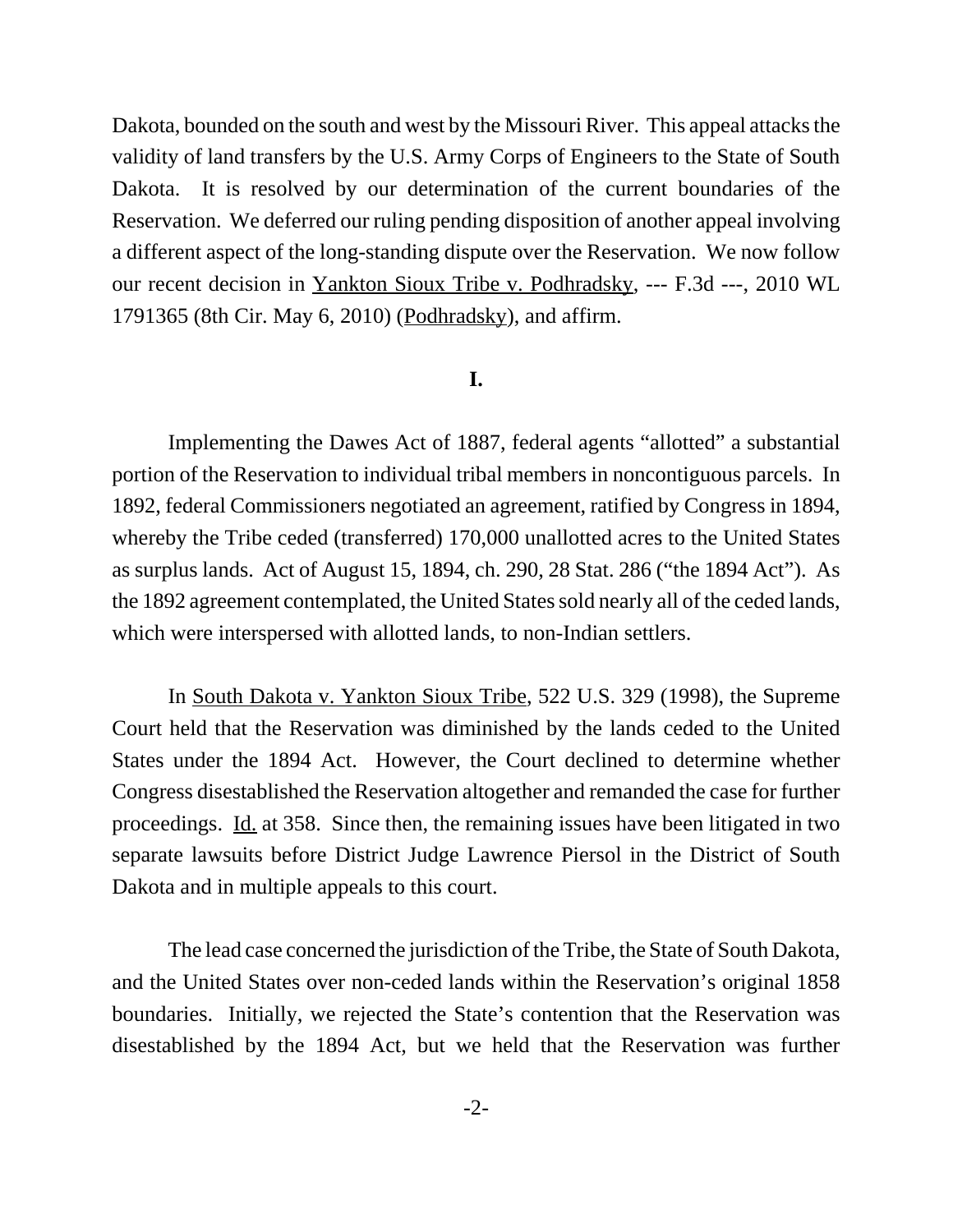diminished when allotted lands passed out of Indian ownership. Yankton Sioux Tribe v. Gaffey, 188 F.3d 1010 (8th Cir. 1999) ("Gaffey"), cert. denied, 530 U.S. 1261 (2000), rev'g in part 14 F. Supp. 2d 1135, 1159-60 (D.S.D. 1998). We remanded, instructing the district court to determine what categories of land comprised the diminished Reservation. Resolving appeals from that ruling, we recently held that the diminished Reservation consists of allotted lands that remain in trust, additional lands taken into trust, and ceded lands reserved by the 1894 Act ("agency trust lands"). Podhradsky, 2010 WL 1791365 at \* 20, rev'g in part 529 F. Supp. 2d 1040 (D.S.D. 2007). The interested reader is referred to these opinions for a thorough review of the complex history and legal issues surrounding this critical part of the broad dispute.

This appeal concerns the second case arising out of the broad controversy. In the Flood Control Act of 1944, 58 Stat. 887, Congress authorized the Corps to construct dams along the Missouri River. The Corps acquired lands for this vast project by condemnation and purchase, including lands within the 1858 boundaries of the Reservation. In Title VI of the Water Resources Development Act of 1999, Congress directed the Corps to transfer to the State of South Dakota for fish and wildlife or public recreation uses specified lands "located outside the external boundaries of a reservation of any Indian Tribe" that the Corps had acquired to implement the Pick-Sloan Missouri River Basin project.<sup>1</sup> In this action, the Tribe seeks to nullify the sale to the State of recreation areas the Corps initially acquired for the Fort Randall Dam project in south-central South Dakota -- the 971-acre North Point Recreation Area and the 44-acre White Swan Recreation Area -- and the lease of the 70-acre Spillway Recreation Area. The Tribe argues that these lands are within

<sup>&</sup>lt;sup>1</sup>Pub. L. No. 106-53, 113 Stat. 269, 391 §§ 605(b)(3), (c)(2) (1999), <u>as amended</u> by Pub. L. No. 106-541, § 540(h)(4), 114 Stat. 2572, 2670 (2000). These statutes have never been codified.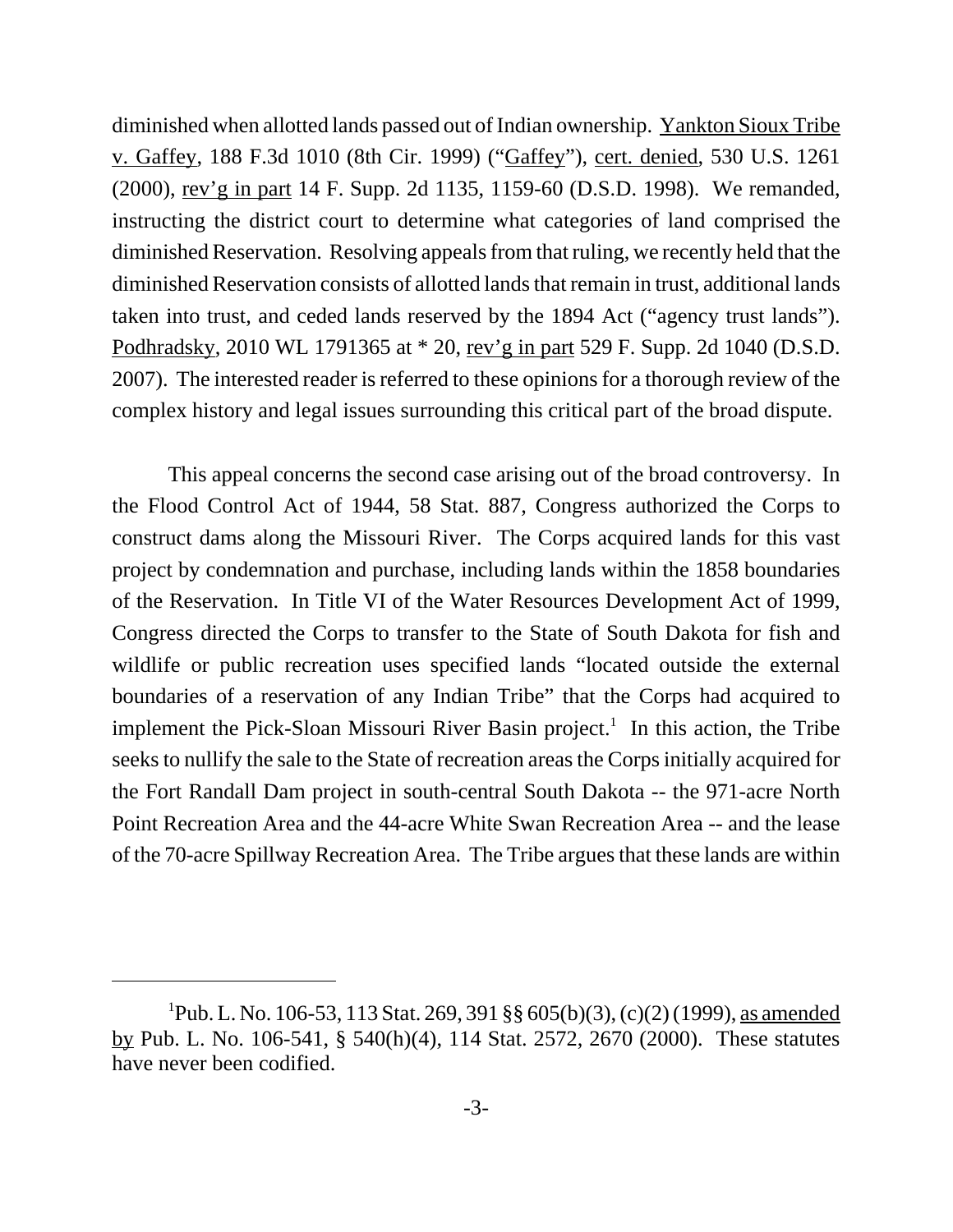"the external boundaries" of the Reservation and are therefore barred from being transferred by §§ 605(b)(3) and (c)(2) of the WRDA, as amended.<sup>2</sup>

After first resolving the issue we remanded in Podhradsky, Judge Piersol granted summary judgment for the Corps and State. Noting the Tribe admitted that the Corps held title to the lands in question prior to enactment of the WRDA, Judge Piersol concluded that the lands here at issue do not fall within any of the categories of land which he determined in Podhradsky "continue to fall within the exterior boundaries of the checkerboard Yankton Sioux Reservation." Yankton Sioux Tribe v. U.S. Army Corps of Eng'rs, No. 02-4126, 2008 WL 895830 at \*3 (D.S.D. Mar. 31, 2008). The Tribe appeals. Reviewing the grant of summary judgment *de novo*, and applying the diminished Reservation boundaries adopted in Podhradsky, we affirm.

## **II.**

Because this appeal was briefed and argued with the cross appeals pending in Podhradsky, the parties have understandably reiterated their core positions in that case, namely, the Tribe's contention that the Reservation was diminished only by the sales of surplus lands ceded by the 1894 Act (as the Supreme Court held in Yankton Sioux Tribe), and the State's contrary contention that the Reservation was altogether disestablished by the 1894 Act. We rejected those contentions in Podhradsky. That decision is final (subject only to further review by this court or the Supreme Court) and binding on our panel. Therefore, we will discuss in this opinion only those issues raised by the Tribe that were not presented to and decided by the court in Podhradsky.

<sup>&</sup>lt;sup>2</sup>We note that, in the 2000 WRDA, Congress amended  $\S 605(d)(2)(B)(i)(II)(cc)$ to specifically direct the Corps to lease the Spillway Recreation Area to the State. 114 Stat. at 2666. Given our broader rejection of the Tribe's claims, we need not address whether this amendment foreclosed the specific Spillway claim.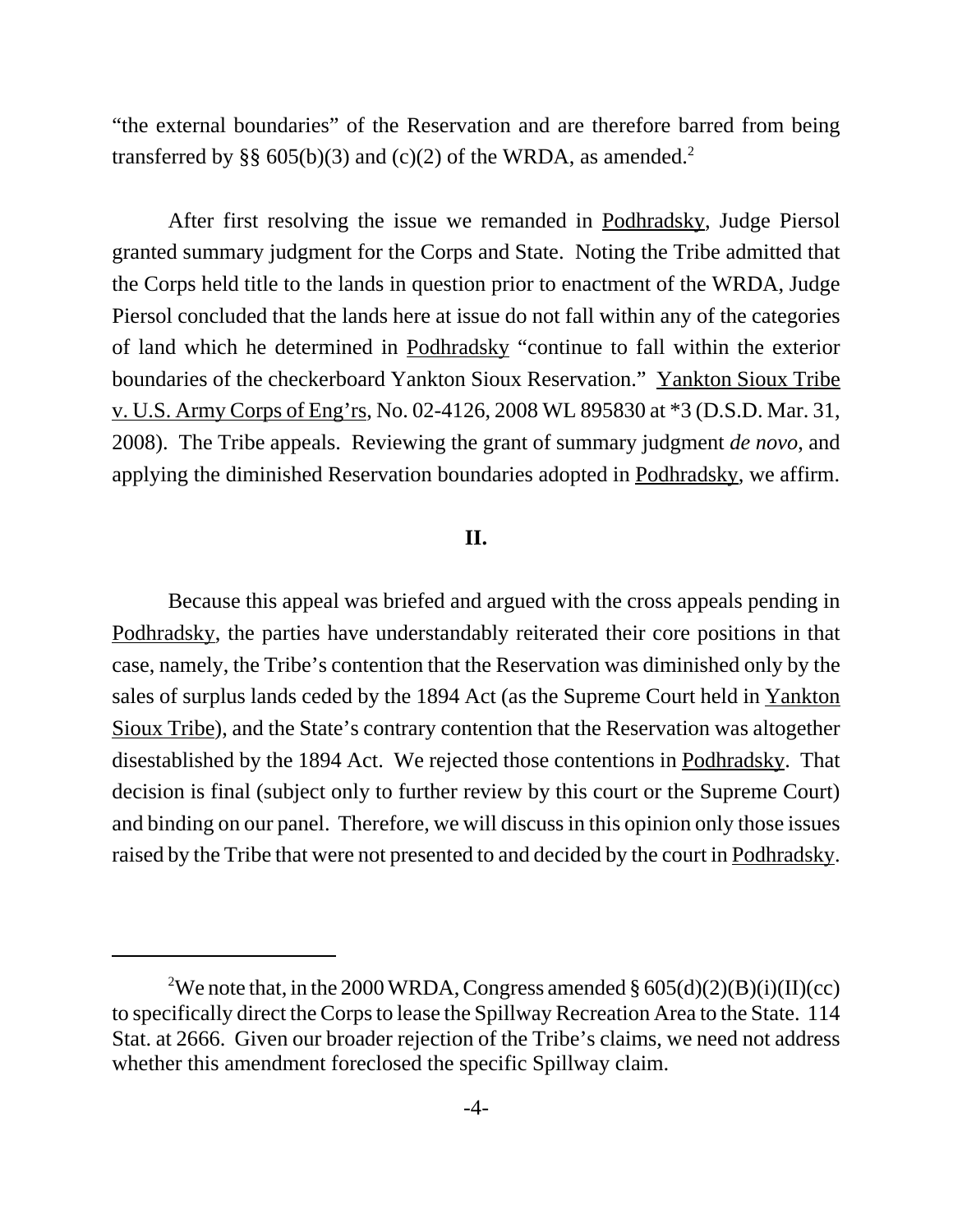1. The North Point, White Swan, and Spillway recreation areas here at issue consist of lands within the 1858 Reservation boundaries that were subsequently allotted to individual members of the Tribe. $3$  Most parcels were then fee patented to allottees or their heirs and assigns and sold to non-Indians. Podhradsky held that the Reservation now consists of allotted land that remained in trust and other trust lands, but does not include allotted land that passed out of Indian hands. 2010 WL 1791365, at  $*20$ , applying Gaffey, 188 F.3d at 1030.<sup>4</sup> Thus, these fee-patented parcels were outside the Reservation's diminished boundaries *when the Corps acquired them*. The Tribe argues that Podhrasky decided only the jurisdictional status of these lands; they remain part of the Reservation because the Corps acquired the lands under the Flood Control Act of 1944, and we held in Lower Brule Sioux Tribe v. South Dakota, 711 F.2d 809, 813 (8th Cir. 1983), that the Flood Control Act did not authorize the diminishment of any reservation. However, as the district court recognized, the diminishment here did not result from Flood Control Act acquisitions. Rather, by reason of the 1894 Act as construed in Gaffey, these fee-patented lands were outside the "external boundaries" of the Reservation before they were acquired by the Corps. Therefore, the Corps' subsequent transfer of these lands to the State did not violate §§ 605(b)(3) and (c)(2) of the WRDA.

The Tribe also contends that summary judgment was inappropriate because there are material issues of fact whether the Corps acquired some tracts of allotted lands from non-Indians whose titles derived from fee patents that were forced upon

 $3$ Apparently, one 40-acre parcel was part of the lands ceded to the United States by the 1894 Act, in which case it is clearly outside the diminished Reservation.

<sup>4</sup> Typically, a reservation is diminished when a contiguous piece is carved out; while non-Indians may acquire title to land in the remainder, its reservation status does not change. See Solem v. Bartlett, 465 U.S. 463, 470-71 (1984). In Gaffey, however, we concluded that Congress intended the Reservation to be further diminished "by the loss of those lands originally allotted to tribal members which have passed out of Indian hands." 188 F.3d at 1030.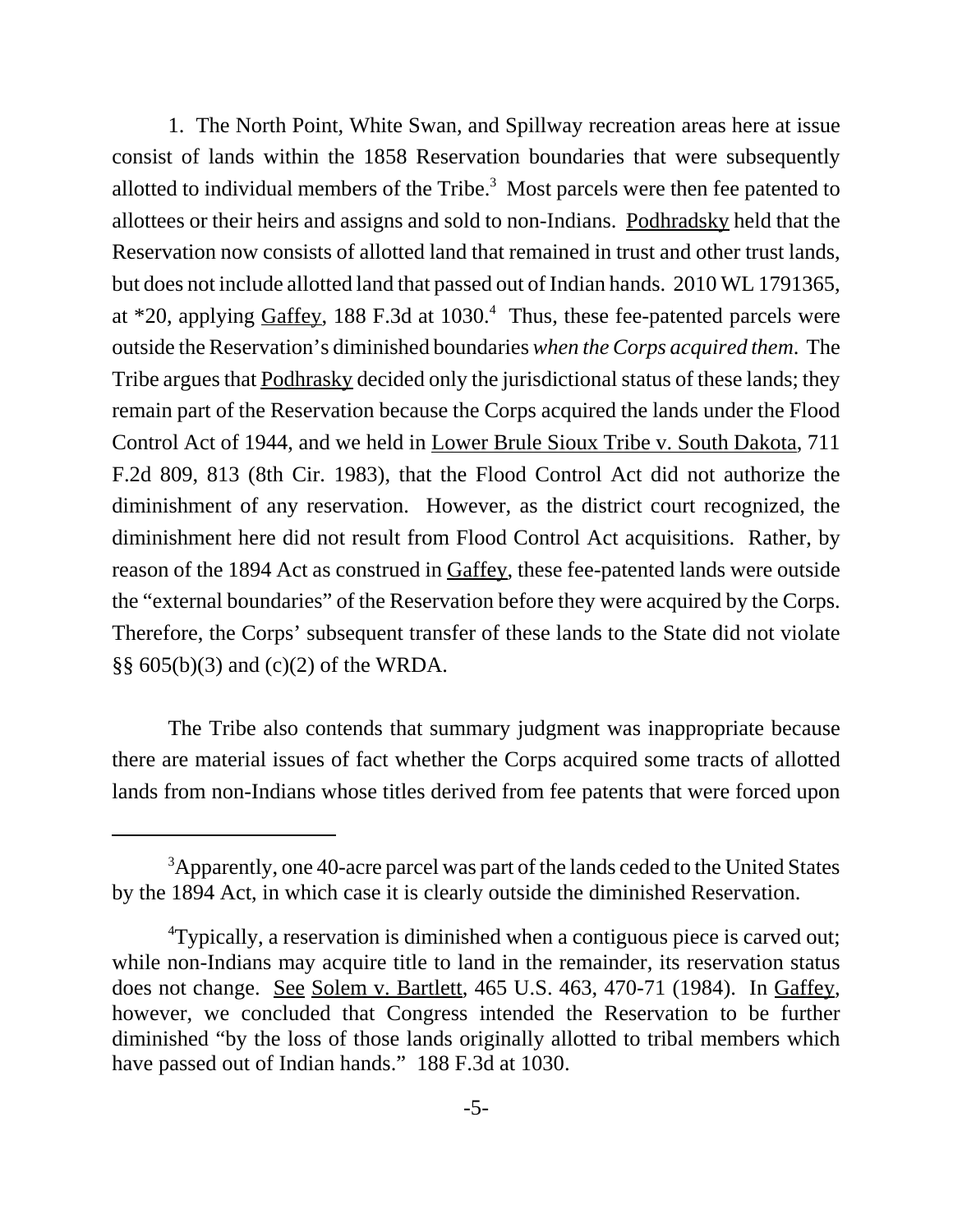tribal members. Though presented as a diminishment issue, this is in fact a timebarred collateral attack on the validity of the titles the Corps acquired some sixty years ago. See Nichols v. Rysavy, 809 F.2d 1317 (8th Cir.), cert. denied, 484 U.S. 848 (1987). These lands were not within the Reservation when they were acquired for flood control purposes, nor when the Corps transferred them to the State.

2. A few tracts in the North Point and White Swan recreation areas were allotted land still held in trust for the benefit of allottees when they were acquired by the Corps in condemnation proceedings some sixty years ago. The record reflects that the Corps commenced condemnation proceedings in the District of South Dakota; the Bureau of Indian Affairs did not oppose condemnation but negotiated appropriate compensation for the Indian allottees; each allottee signed a Consent to Transfer of Lands acknowledging that, in exchange for specified compensation, "absolute fee title will be conveyed to the United States of America for the benefit of the War Department by court decree;" the district court then entered final condemnation orders; and the Attorney General provided the Secretary of the Army a letter opining that "valid title to the above tract is vested in the United States of America in fee simple." The Tribe concedes that the United States held fee simple title to these tracts when the WRDA was enacted and when the Corps transferred them to the State. See Cherokee Nation v. Southern Kansas Ry. Co., 135 U.S. 641, 656-657 (1890) (United States may use its eminent domain powers to take Indian lands); 25 U.S.C. §§ 341, 357. Moreover, any challenge to the takings would be time-barred. See 28 U.S.C. § 2401.

In Podhradsky, we held that allotments continuously held in trust for the benefit of the tribe or its members are part of the diminished Reservation. 2010 WL 1791365 at \*13. However, we held in Gaffey that the Reservation was diminished "by the loss of those lands originally allotted to tribal members which have passed out of Indian hands." 188 F.3d at 1030. The Tribe argues that the district court erred in applying this ruling to the Corps' acquisition of such lands because Congress only "intended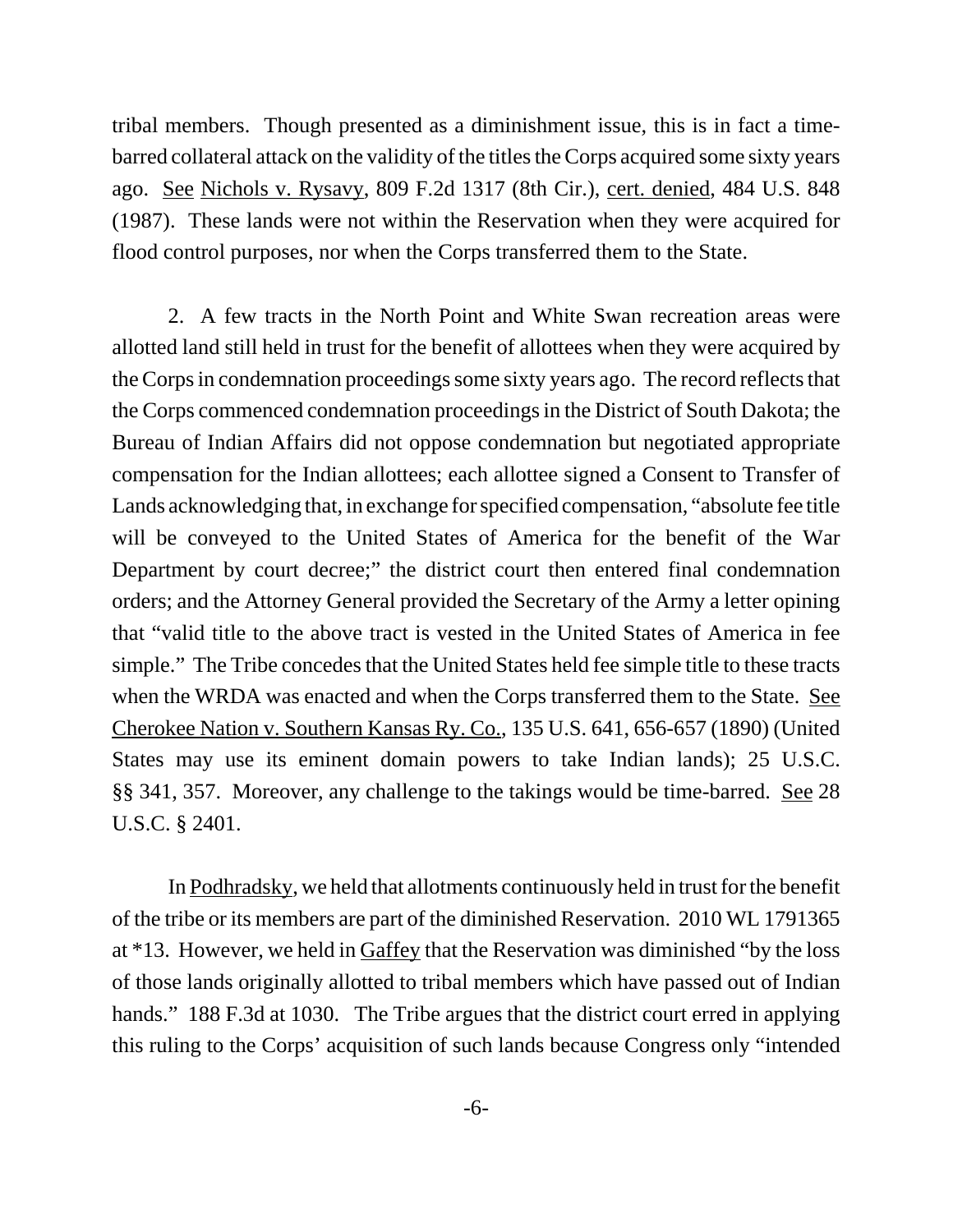to diminish the reservation by . . . land which it foresaw would pass into the hands of white settlers and homesteaders," id. at 1028, not to the United States.

This argument is without merit. First, the holding in Gaffey, which is binding on our panel, is not so limited. Second, a member of the Tribe who had a beneficial interest in allotted land still held in trust exchanged that interest for compensation when the land was acquired by the Corps in a condemnation proceeding, just as the same interest was surrendered by an allottee who took a fee patent and sold allotted land to a non-Indian.<sup>5</sup> Third, the Corps' use of the acquired land to build a dam and reservoir, which required the relocation of eight percent of the Tribe's population, was fundamentally inconsistent with the concept of a reservation -- "land set aside under federal protection for the residence or use of tribal Indians." Cohen's Handbook of Federal Indian Law § 3.04[2][c][ii], at 189 (2005 ed.). Our decision in Gaffey was that the transfer from Indian ownership diminished the Reservation, regardless of the identity of the transferee. Therefore, allotted lands still held in trust became lands "located outside the external boundaries" of the Reservation when fee simple title was acquired by the Corps for the Fort Randall Dam project.<sup>6</sup>

<sup>&</sup>lt;sup>5</sup>The record reflects that individual tribal members were initially paid a total of \$121,210 as compensation for the takings. In 1954, Congress authorized a payment of \$106,500 "for the purpose of relocating the members of the Yankton Sioux Tribe, South Dakota, who reside or have resided, on tribal and allotted lands acquired by the United States for the Fort Randall Dam and Reservoir project." 43 U.S.C.A. § 1200e. In 2002, Congress placed an additional \$23 million in a trust fund as compensation for the dam project. Yankton Sioux and Santee Sioux Tribes Equitable Compensation Act, Pub. L. No. 107-331, 116 Stat. 2834, 2838-2843 (2002)

<sup>&</sup>lt;sup>6</sup>The Tribe also asserts that there may have been allotted land acquired by the Corps that had been continuously held in fee by tribal members, rather than non-Indians. Our decision in Podhradsky left open the Reservation status of lands falling in this category. 2010 WL 1791365 at \*18. Without question, however, the Corps acquired fee title to these lands well before enactment of the WRDA.